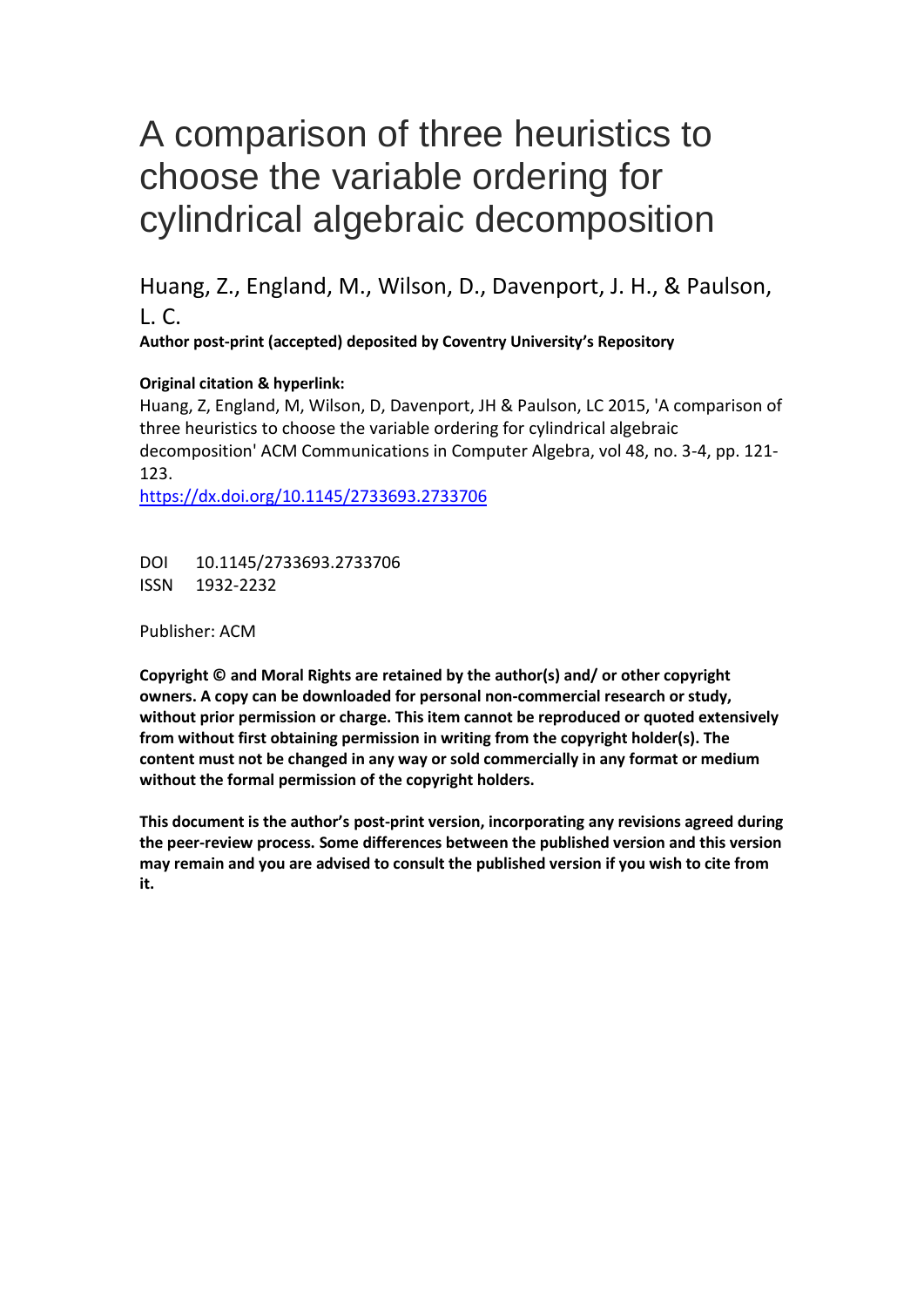## A comparison of three heuristics to choose the variable ordering for cylindrical algebraic decomposition

Zongyan Huang<sup>1</sup>, Matthew England<sup>2</sup>, David Wilson<sup>2</sup>, James H. Davenport<sup>2</sup> and Lawrence C. Paulson<sup>1</sup> <sup>1</sup> University of Cambridge Computer Laboratory, Cambridge CB3 0FD, U.K. {zh242,lp15}@cam.ac.uk <sup>2</sup> Department of Computer Science, University of Bath, Bath, BA2 7AY, U.K. {M.England,D.J.Wilson,J.H.Davenport}@bath.ac.uk

#### Abstract

Cylindrical algebraic decomposition (CAD) is a key tool for problems in real algebraic geometry and beyond. When using CAD there is often a choice over the variable ordering to use, with some problems infeasible in one ordering but simple in another. Here we discuss a recent experiment comparing three heuristics for making this choice on thousands of examples.

#### 1 Background

A cylindrical algebraic decomposition (CAD) dissects  $\mathbb{R}^n$  into cells, each described by polynomial relations and arranged cylindrically so that the projection of any two cells into lower coordinates is equal or disjoint. CAD is a key tool, both for its original motivation of quantifier elimination (QE) over real-closed fields and many other applications discovered since. For a more detailed introduction see Huang et al. [4] and the references within. When using CAD there may be a choice for the variable ordering and it is well known that this can have a great effect on the tractability of a problem. We recently tested the following three heuristics for picking this ordering.

- Brown: Suggested by Brown [2], this heuristic chooses a variable ordering according to three criteria on the input system. We start with the first and break ties with successive ones. The advice is to eliminate a variable first if:
	- 1. it has lower overall degree in the input;
	- 2. it has lower (maximum) total degree of those terms in the input in which it occurs;
	- 3. there is a smaller number of terms in the input which contain the variable.
- sotd: Suggested by Dolzmann *et al.* [3], this heuristic constructs the full set of projection polynomials for each ordering and selects the ordering whose set has the lowest sum of total degree for each of the monomials in each of the polynomials.
- ndrr: Suggested by Bradford *et al.* [1], this heuristic also constructs the full projection set, and selects the one with the lowest *number of distinct real roots* of the univariate polynomials.

Brown's heuristic is the cheapest, checking only simple properties of the input. Ndrr is the most expensive (requiring real root isolation) but is the only one to explicitly consider the real geometry (rather than the geometry in complex space).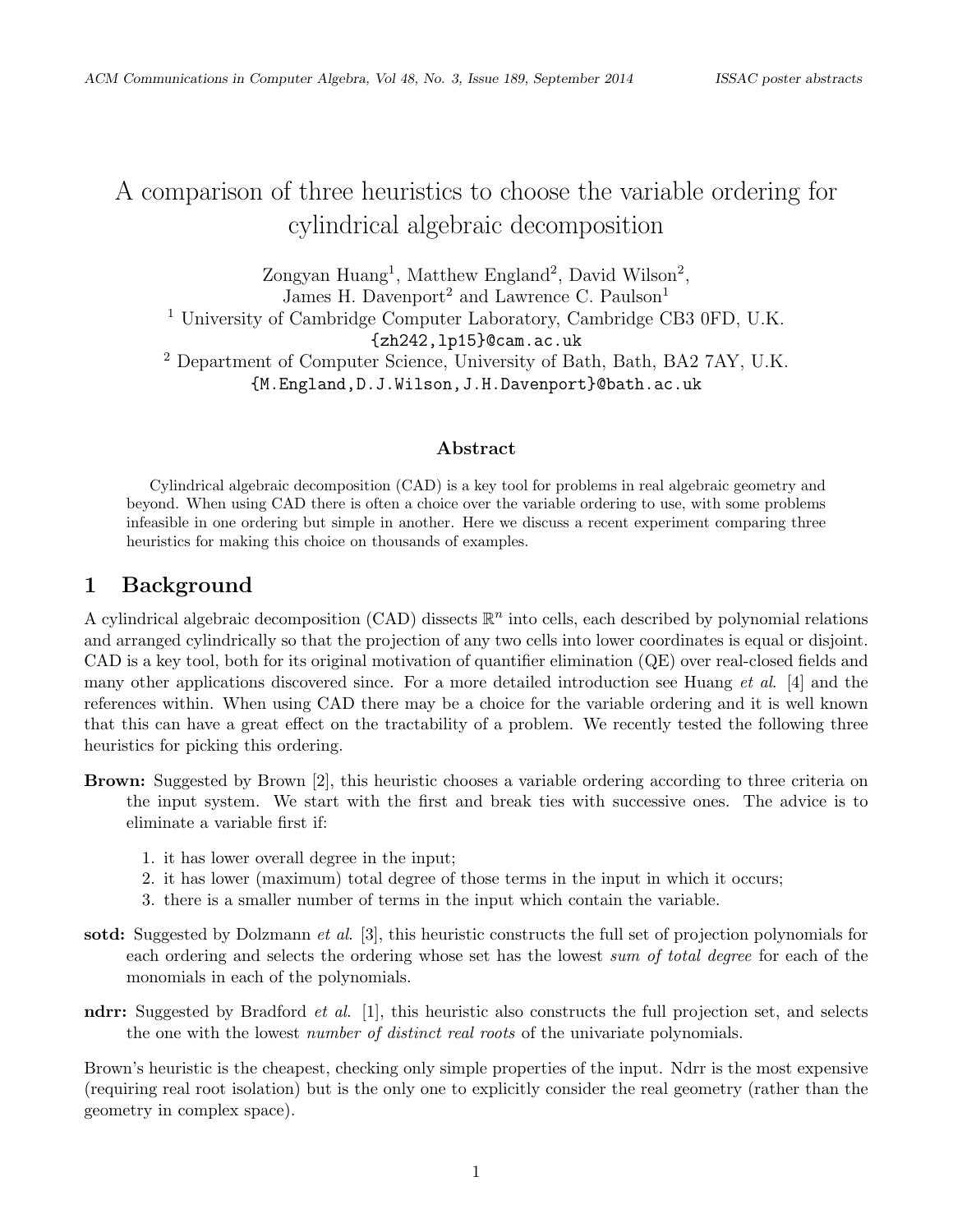All three heuristics may identify more than one variable ordering as a suitable choice. In this case we took the heuristic's choice to be the first of these after they had been ordered lexicographically (when written as a tuple in the reverse order to which they are projected).

#### 2 Experiment and results

We ran a machine learning experiment involving these heuristics [4]. Two experiments were undertaken, one for CAD and another for QE by CAD, in both cases implemented by QEPCAD- $B<sup>1</sup>$ . 7001 three-variable QE problems were taken from the nlsat database<sup>2</sup>, all of which were fully existential (satisfiability or SAT problems). Removing all quantifiers gave a corresponding problem set for evaluating CAD alone. In Huang *et al.* [4] the problems were split into training, evaluation and test sets but here we report on the performance of the heuristics for all problems. In each case the heuristic's selections were compared according to the number of cells produced (as opposed to computation time: so the experiment concerns the CAD theory used rather than other aspects of the Qepcad implementation). Note that cell counts are usually smaller for quantified problems as partial CAD techniques can be used to stop the lifting process early when the outcome is already determined.

We first observed for how many problems (and thus for what percentage of the problem set) each heuristic made the most competitive selection of the three:

|            | sotd | ndrr                                                      | Brown |  |
|------------|------|-----------------------------------------------------------|-------|--|
|            |      | Quantifier free 4221 (60.29%) 3620 (51.71%) 4523 (64.61%) |       |  |
| Quantified |      | 4603 (65.75%) 4000 (57.13%) 5166 (73.79%)                 |       |  |

Hence we see that Brown's heuristic is most likely to make the best choice for our problems, both when quantified and when quantifier free. We next investigate how much of a cell count saving is offered by each heuristic. We made the following calculations for each problem:

- 1. The average cell count of the six orderings;
- 2. The difference between the cell count for each heuristic's pick and the problem average;
- 3. The value of (2) as a percentage of (1).

These calculations were made for all problems in which no variable ordering timed out (5262 of the quantifier free problems and 5332 of the quantified problems). The data is visualised in the plot below, where the boxes indicate the second and third quartiles. The mean and median values are given below (and marked on the plots with circles and lines respectively).

|                                                                |      | Mean average |                                                           | Median value |  |         |
|----------------------------------------------------------------|------|--------------|-----------------------------------------------------------|--------------|--|---------|
|                                                                | sotd |              | ndrr Brown                                                | sotd ndrr    |  | – Brown |
| Quantifier free $27.32\%$ -0.20% $25.28\%$ 29.47% 0.00% 32.28% |      |              |                                                           |              |  |         |
| Quantified                                                     |      |              | $19.47\%$ $4.15\%$ $21.03\%$ $14.68\%$ $0.00\%$ $16.67\%$ |              |  |         |

While Brown's heuristic makes the best choice the most frequently, for the quantifier free problems the average saving of using sotd is actually higher.

Ndrr performs the worst on average, but there are classes of problems where it makes a better choice than the others (see Huang *et al.* [4]). For example, consider the remaining problems (those where at least one ordering timed out). The following table describes how often each heuristic avoids a time out. We see that for quantified problems ndrr does the best.

1 Interactive command-line program, freely available from http://www.usna.edu/CS/∼qepcad/B/QEPCAD.html.

<sup>2</sup>Benchmarks for solving nonlinear arithmetic freely available from http://cs.nyu.edu/∼dejan/nonlinear/.